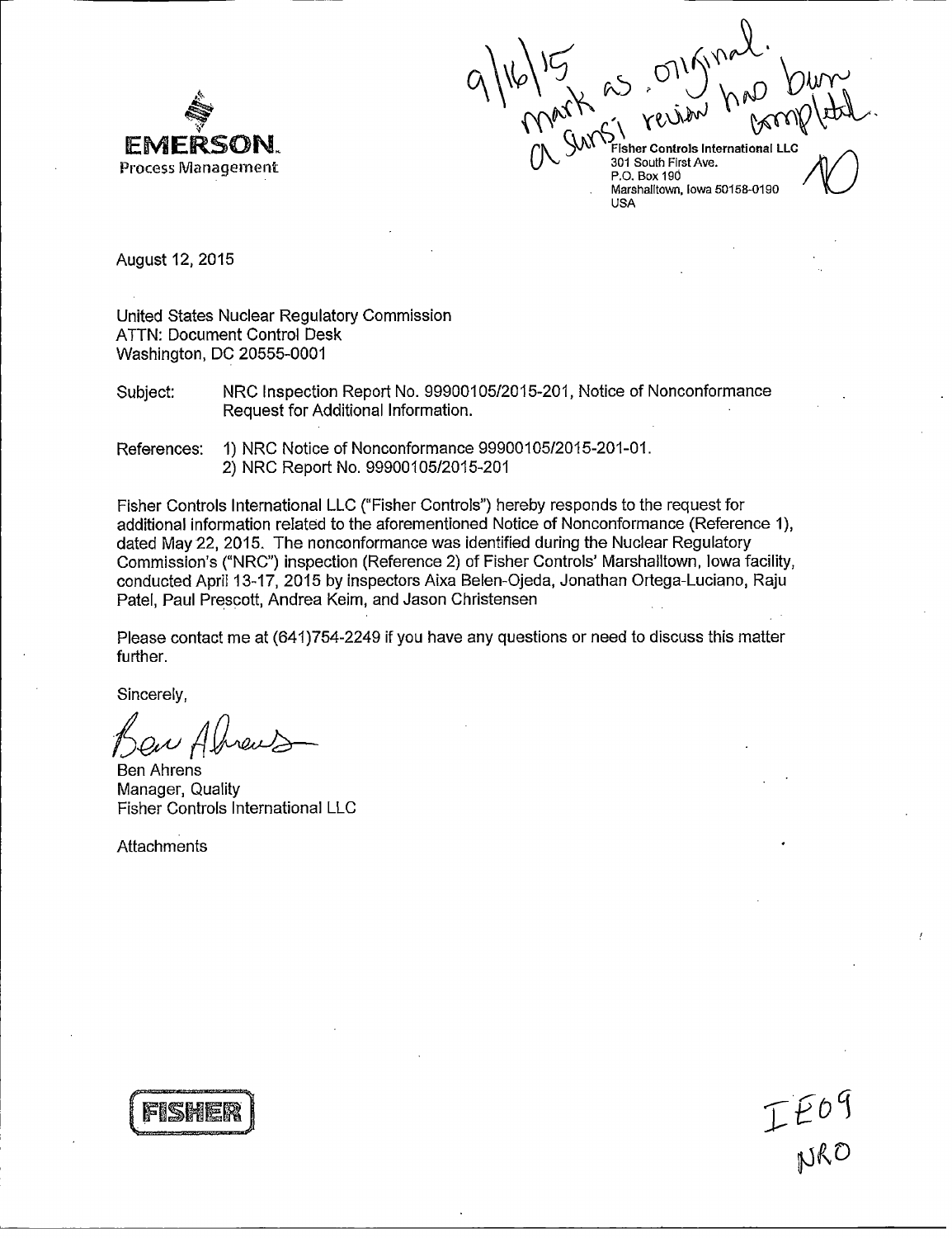## **Attachment I**

This Attachment 1 sets forth the reply of Fisher Controls international LLC ("Fisher Controls") to the **NRC's** Request for Additional Information relative to NRC Inspection Report *999* 001 *05/2015-201* (the "I nspection Report"), Notice of Nonconformance 999001 0512015-201- 01 (the "Nonconformance").

### **NRC Question 1:**

Question 1 states the following:

*The response to* NON *99900105/2015-201-01, example 2 discussed several completed and planned corrective actions, including the validation of those corrective actions identified as significant conditions adverse to quality. Clarify if the evaluation included all corrective action reports to confirm that they were properly categorized as conditions adverse to quality or significant conditions adverse to quality. Additionally, please describe the extent-of-condition review to determine if there are similar issues that could impede the ability of valves that have been dedicated to perform their intended safety function.*

## **Fisher Controls Response to Question 1:**

During the aforementioned evaluation, which had been performed to confirm extent of condition was properly identified, Fisher Controls determined all Corrective Action Reports reviewed had been categorized appropriately as either Condition Adverse to Quality or Significant Condition Adverse to Quality.

Fisher Controls has issued Corrective Action 1745 to address the full extent of condition.

The NRC inspection team identified three (3) corrective actions that were generated for the failure to identify and dedicate parts considered essential-to-function, which are needed for the valve assemblies to perform their intended safety-related function. The need for the three (3) corrective actions was identified as a failure to properly perform a full extent of condition assessment as part of the first corrective action. A similar issue was identified during the review, in which an initial corrective action inadequately determined the full extent of condition and subsequent corrective actions were required. Specifically, Fisher CARs 1575, 1590, and 1615 were all issued between November 2012 and April 2013 for improper installation of limit switches. The investigation from CAR 1745 concluded that all proper notifications have been made (ML1 3073A1 08 and ML13122A127), and no other shipped items are in question. it was also determined that the corrective actions taken are adequate to prevent recurrence.

The review also identified one instance where the extent of condition was inadequate, but there have not been any subsequent corrective actions. Specifically, Fisher CAR 1587 was for Type 546 and 546NS transducers that were not performing properly. All required notifications were made (M1L13015A306). The inadequacy found was that Fisher Controls did not verify if a similar performance issue was possible on other models of transducers. As a part of CAR 1745, this review has been completed and no further notifications are required.

#### **NRC Question** 2:

Question 2 states the following:

*The response to NON 99900105/2015-201-01, example* 3 *stated that the customer reviewed and accepted this material based on suitability for their service prior to Fisher reviewed and accepted this material based on suitability for their service prior to Fisher*<br>Control's fulfillment of the order. Provide the objective evidence where the customer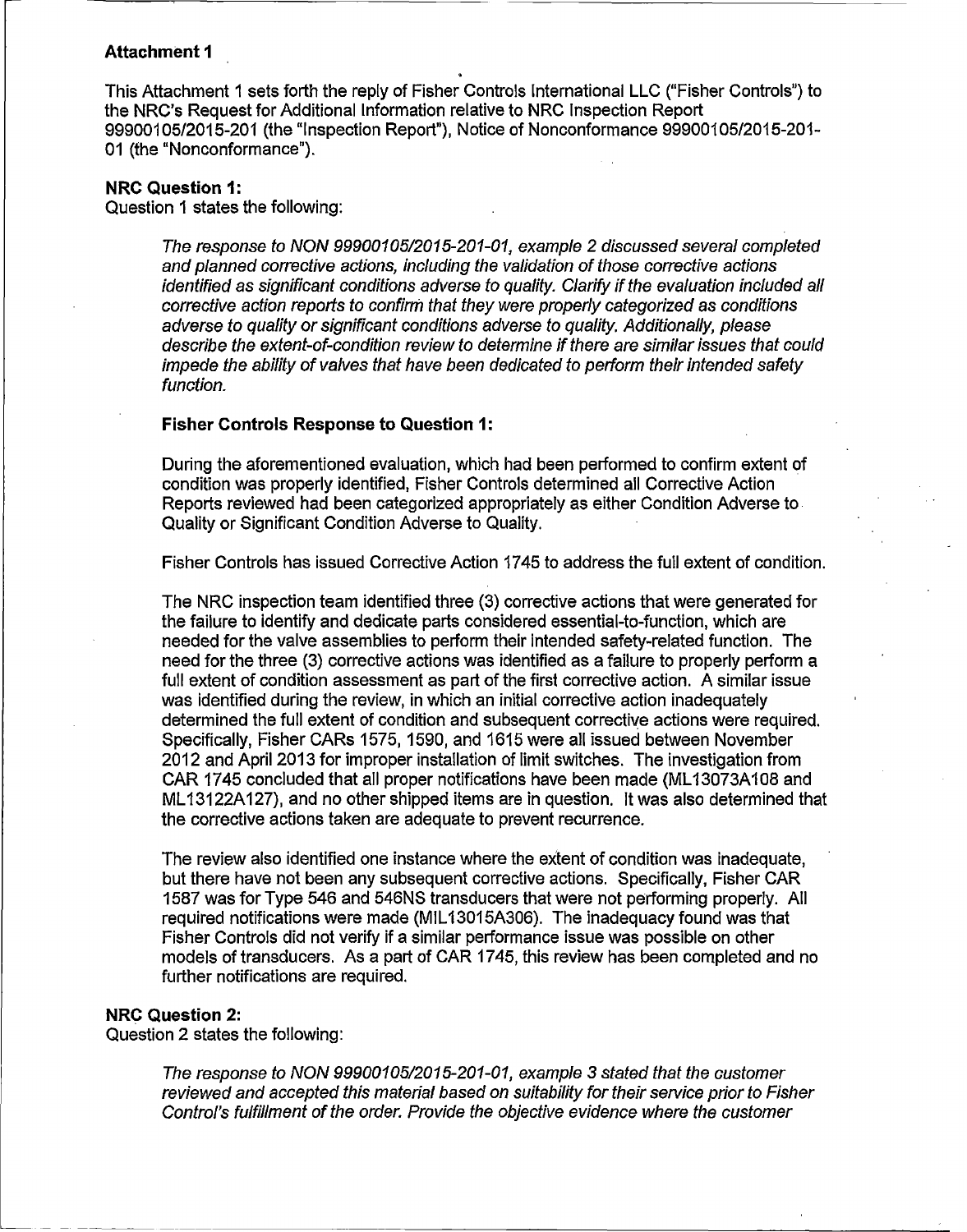*accepted the change in materials of the elastomer.* In *addition, Fisher Controls also stated that the 'Material List' discussed during the inspection is a reference library maintained exclusively by Fisher Controls' Materials Engineering group and is a resource that is independent of design control. Clarify if Fisher Controls generated a corrective action to maintain configuration controls for the reference 'Material List' and how the configuration controls are maintained relative to replacement parts.*

## **•Fisher Controls Response to Question 2:**

The Nonconformance identified the need for Fisher Controls to establish configuration control for radiation capabilities of elastomers. Pursuant to the referenced corrective action CAR 1752 issued June 12, 2015, an engineering standard was created to maintain such configuration controls exclusively for radiation capabilities of all elastomers used in nuclear applications by Fisher Controls. This standard, EP63, is in the formal review process with an expected release by September 4, 2015. The remainder of the information located in the reference 'Material List' is not within the scope of the aforementioned engineering standard.

As it pertains to all orders including replacement parts, if the material requested by a customer is not available or appropriate, the purchase order placed with Fisher Controls shall be revised to reflect the updated material per Fisher Manufacturing Procedure FMP2QI1 and Fisher General Work instruction GWI-001. Pursuant to CAR 1697, the order will be placed on hold until the revised purchase order is received.

Please refer to Attachment 2 for objective evidence of the customer acceptance of the change in materials of the elastomer specifically in regards to the customer purchase order in question.

It is requested that portions of Attachment 2 be withheld from public disclosure. The objective evidence consists of email communication between Fisher Controls sales office, John H. Carter Company, and the customer whose order is subject to this CAR, and would create an unwarranted invasion of personal privacy to disclose customer's and customer's personnel's names and contact information. Furthermore, Fisher Controls does not have permissions from those involved in the email communication to make this conversation public. A bracketed copy of this response has been provided which includes the requested evidence, along with a redacted copy with portions of Attachment 2 removed.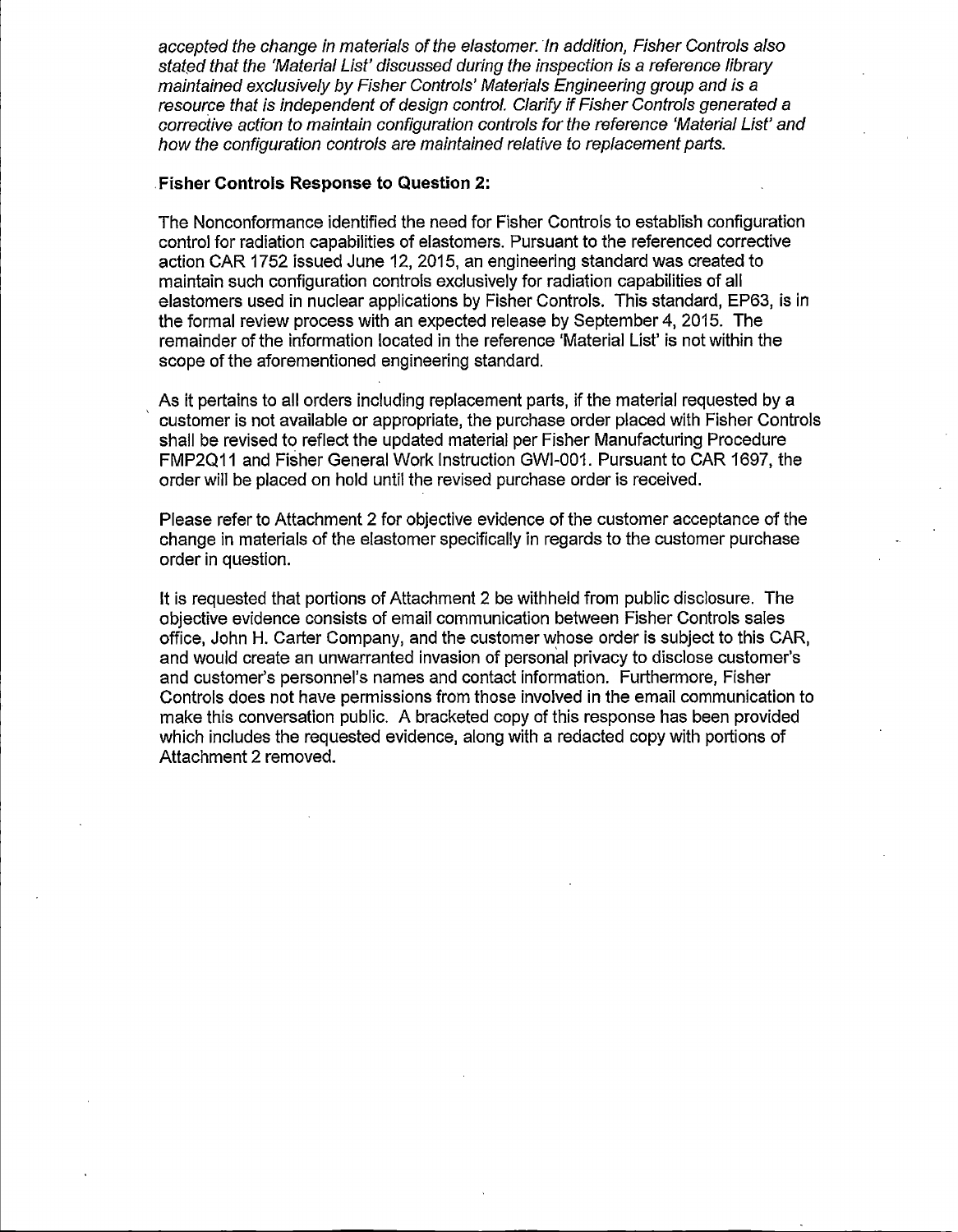# **Attachment 2 - Request Withholding from Public Disclosure**

This Attachment 2 contains the requested objective evidence of the customer acceptance of the change in materials of the elastomer specifically in regards to the customer purchase order in question.

It is requested that portions of Attachment 2 be withheld from public disclosure. The objective evidence consists of email communication between Fisher Controls sales office, John H. Carter Company, and the customer whose order is subject to this CAR, and would create an unwarranted invasion of personal privacy to disclose the customer's and customer's personnel's names and contact information. Furthermore, Fisher Controls does not have permissions from those involved in the email communication to make this conversation public. A bracketed copy of this response has been provided which includes the requested evidence, along with a redacted copy with portions of Attachment 2 removed entirely.

| From:           |                                           |
|-----------------|-------------------------------------------|
|                 | Sent: Tuesday, December 02, 2014 10:24 AM |
| $\text{T}$ o: l |                                           |
| Subject: RE: PO | Discrepancy                               |

I appreciate your help. This should be good.

Back onto the part number issue, the material cert was done to PF67CFR-NU11 and not FS67CFR-239/WVVP. In order to receive it as FS67CFR-239NV/VP, I'll need a new C of C done to the actual assembly part number. We didn't receive anything saying that the part we got has the p/n FS67CFR-239/V/VP.

Thanks,

| <b>Procurement Engineering</b>                     |  |
|----------------------------------------------------|--|
|                                                    |  |
| From:<br>Sent: Tuesday, December 02, 2014 10:17 AM |  |
| To:<br>Subject: RE: PO<br>Discrepancy              |  |

Attached are BOM's for both the standard FS67CFR-239 filter/regulator and the FS67CFR-329/V/VP as shipped by Fisher. The parts that are greyed in on the Standard construction BOM are the parts that changed.



**Sent: Monday, December 01, 2014 11:50 AM Sent:** Monday, Decen To: **Subject: RE: PO** Discrepancy